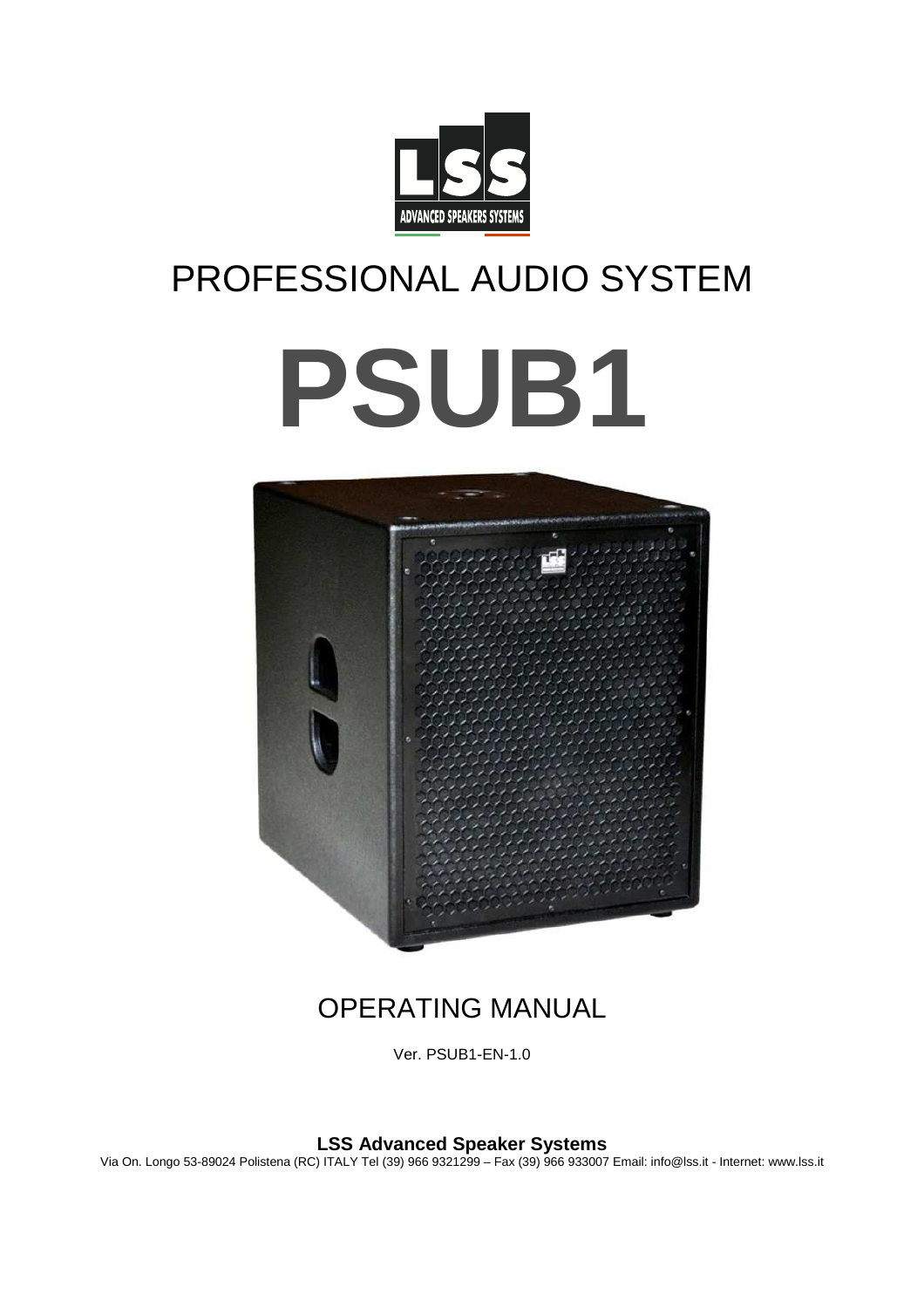#### **NOTICE:**

LSS products are manufactured for use according to proper procedures by a qualified operator and only for the purposes described in this manual. The following conventions are used to indicate and classify precautions in this manual. Always heed the information provided with them. Failure to heed precautions can result in injury to people or damage to property.

#### **© LSS, 2014**

All rights reserved. No part of this publication may be reproduced, stored in a retrieval system, or transmitted, in any form, or by any means, mechanical, electronic, photocopying, recording, or otherwise, without the prior written permission of LSS.

No patent liability is assumed with respect to the use of the information contained herein. Moreover, because LSS is constantly

striving to improve its high-quality products, the information contained in this manual is subject to change without notice. Every precaution has been taken in the preparation of this manual. Nevertheless, LSS assumes no responsibility for errors or omissions. Neither is any liability assumed for damages resulting from the use of the information contained in this publication.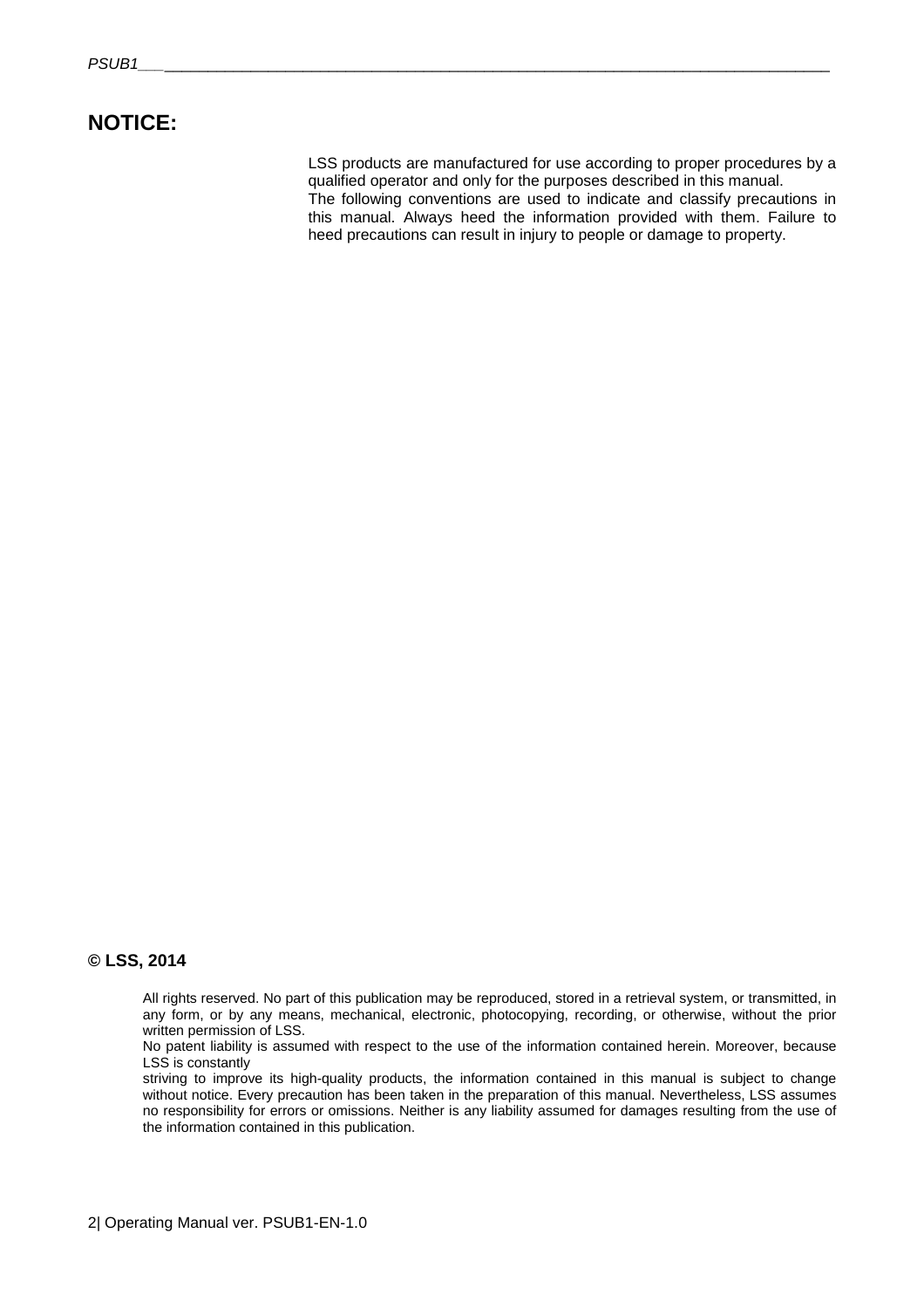

## **SUMMARY**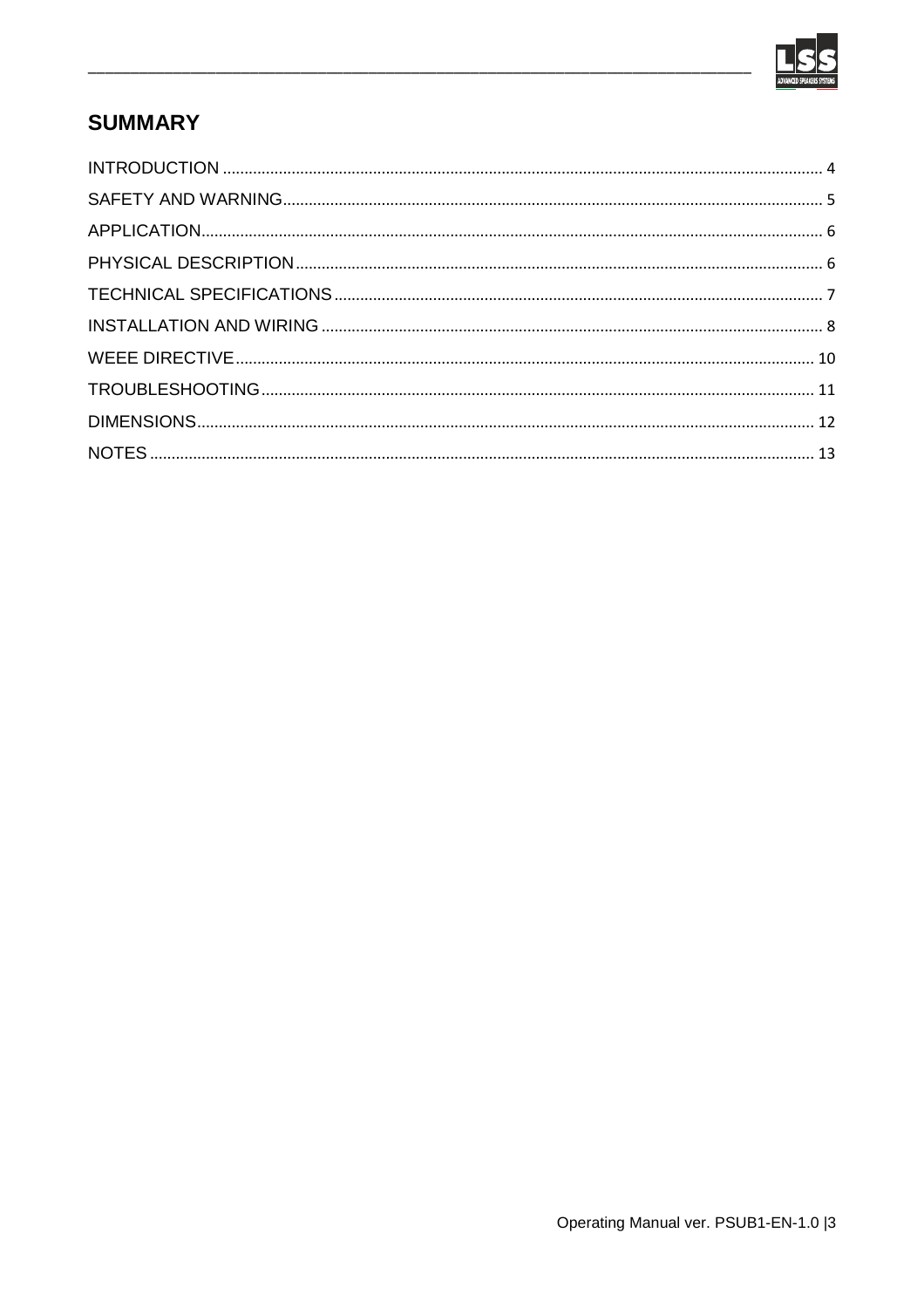### **INTRODUCTION**

Congratulation on the purchase of your new LSS loudspeaker.

Quality innovation and versatility, this is a summary of the new system developed by LSS for professional sound users.

LSS produces professional audio products – the result of exceptional engineering and meticulous craftsmanship.

This manual is intended for use with LSS loudspeaker. This includes: safety precautions; installation, set-up and operating instruction.

Please read this manual plus any accompanying manual and follow all relevant precautions and instructions. This should allow you to obtain the maximum performance from your new loudspeaker.

Where there are conflicts or overlaps, the information in any accompanying manual supersedes the information in this manual.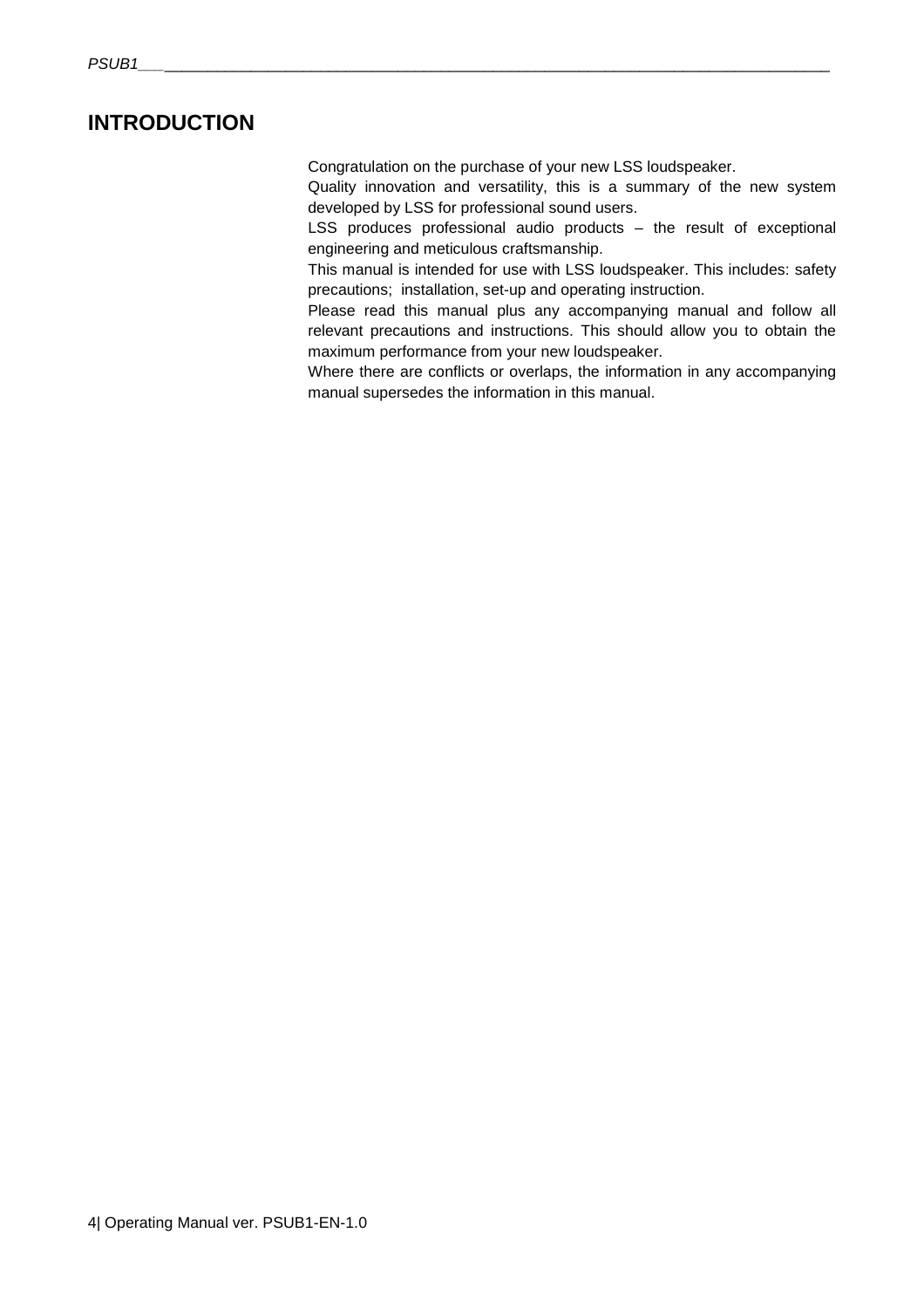

## **SAFETY AND WARNING**

#### **IMPORTANT! SAFETY WARNING!**

\_\_\_\_\_\_\_\_\_\_\_\_\_\_\_\_\_\_\_\_\_\_\_\_\_\_\_\_\_\_\_\_\_\_\_\_\_\_\_\_\_\_\_\_\_\_\_\_\_\_\_\_\_\_\_\_\_\_\_\_\_\_\_\_\_\_\_\_\_\_\_\_\_\_\_\_\_\_

**In the interest of their own and others' safety and to prevent voiding the warranty, we recommend a careful reading of this section before using the product.** 

- This product was designed and manufactured to be used as a speaker system in the context of a typical sound reinforcement system.

The use for any purpose other than these is not provided by the manufacturer and is therefore under the direct responsibility of the user / installer.

- This device complies with class I (must be connected to the outlet with a protective earthing connection).

#### **TO AVOID THE RISK OF FIRE AND / OR ELECTRIC SHOCK\*:**

- Do not expose this system to rain or moisture. Do not expose the apparatus to dripping or splashing water. Do not place objects filled with liquids, such as drinks, on the apparatus.

- Before connecting the system, be sure the mains voltage corresponds to that stated on the product.

- Connect this appliance to a power outlet with earth contact, according to national security force, via a power cable of adequate section ends with a plug or connector that meets the applicable safety regulations.

- The unit is connected to the network even when the power switch is in position '0' (OFF). Before any maintenance, disconnect the power cable from the outlet.

\*Risk of electric shock only for self-powered system.

#### **IMPORTANT! SAFETY PRECAUTIONS!**

Read This First.

Read and heed all warnings and safety instructions in this Manual before using the product.

Failure to follow all precautions can result in equipment damage and / or personal injury.

- 1. Read these instructions.
- 2. Keep these instructions
- 3. Heed all warnings and follow all instructions.
- 4. Use only attachments/accessories specified by the manufacturer.
- 5. Use only with the cart, stand, tripod, bracket, or table specified by the manufacturer, or sold with the apparatus. When a cart is used, use caution when moving the cart/apparatus combination to avoid injury from tip-over.
- 6. Refer all servicing to qualified service personnel. Servicing is required when the apparatus has been damaged in any way, such as power-supply cord or plug is damaged, liquid has been spilled or objects have fallen into the apparatus, the apparatus has been exposed to rain or moisture, does not operate normally, or has been dropped.
- 7. LSS loudspeakers can produce sound levels capable of causing permanent hearing damage from prolonged exposure. The higher the sound level, the less exposure needed to cause such damage

CAUTION: This product is energized as long as it is connected to the AC.

CAUTION: Allow at least six inches of free space all around the amplifier for sufficient ventilation.





TO REDUCE THE RISK OF ELECTRIC SHOCK<br>DO NOT REMOVE COVER (OR BACK)<br>NO USER SERVICEABLE PARTS INSIDE<br>REFER SERVICING TO QUALIFIED SERVICE PERSONNEL TO REDUCE THE RISK OF FIRE OR ELECTRIC SHOCK<br>DO NOT EXPOSE THIS EQUIPMENT TO RAIN OR MOISTURE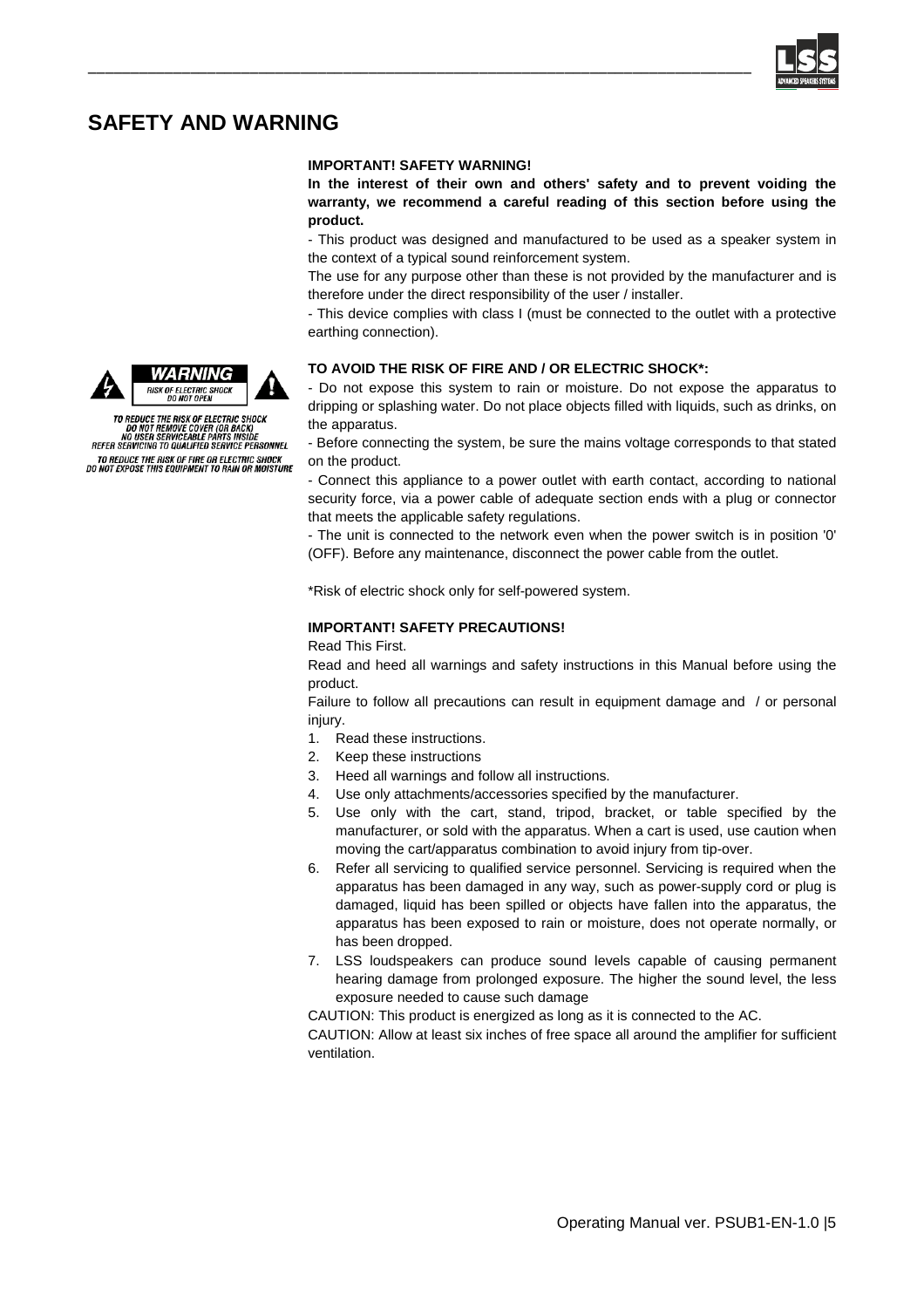## **APPLICATION**

LSS's PSUB1 loudspeaker is a compact reflex subwoofer system that provides high output, low distortion sound reinforcement. This system was designed for a wide range of professional applications. The 380 mm (15") low frequency woofer with 100 mm (4") voice coil provides higher performance and very high peak output for small concert sound. The PSUB1 powering mode is only passive amplified operation with external digital processor. The PSUB1 is a reflex subwoofer dedicated for portable applications or small fixed installation.

## **PHYSICAL DESCRIPTION**



- [B] Steel Protection Grid **and Connection Panel** [G] Connection Panel
- 
- [D] Woofer [I] Feet
- [E] Enclosure cabinet
- [A] Handles [F] Pole Mount Holes [C] Reflex **[H]** Recesses for feet
	-

Materials and construction meet the highest professional standards to ensure maximum reliability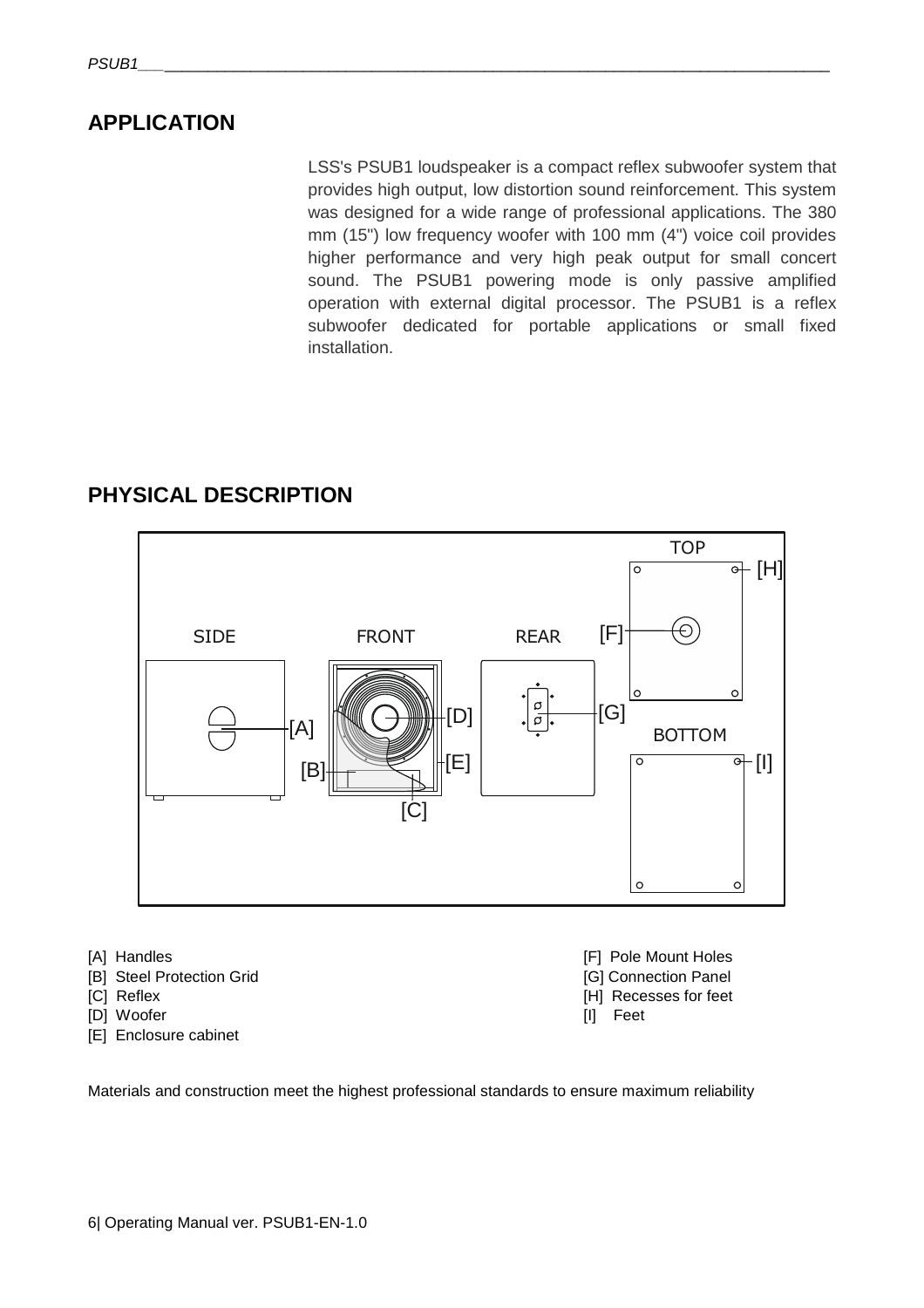

## **TECHNICAL SPECIFICATIONS**

|                           | Dimensions mm $(\pm 1$ mm)<br>[Inches]    | Height 540 [21.25"]                                    |
|---------------------------|-------------------------------------------|--------------------------------------------------------|
| <b>PHYSICAL</b>           |                                           | Front Width 450 [17.71"]                               |
|                           |                                           | Depth 550 [21.65"]                                     |
|                           | <b>Weight Kilograms</b>                   | Net Weight 35                                          |
|                           |                                           | Shipping Weight 38                                     |
|                           | <b>Frequency Response</b>                 | $±5$ dB 40 Hz ~ 150 Hz                                 |
|                           |                                           | $-10$ dB 35 Hz                                         |
|                           | Sensitivity (1 Watt @ 1 m)                | LF Range Passive 97 dB                                 |
|                           | <b>Max SPL Calculated</b>                 | 128 dB                                                 |
| <b>SYSTEM PERFORMANCE</b> | Nominal Input Impedance $(\Omega)$        | LF Range Passive 8 $\Omega$                            |
|                           | <b>Power Handling (Watt cont.</b><br>AES) | LF Range Passive 1200                                  |
|                           | Peak Power (W)                            | 4800                                                   |
|                           | Nominal Dispersion (@ -6 dB)              | 360°, varies with number of<br>units and configuration |
| <b>MECHANYCAL</b>         | <b>Enclosure material</b>                 | Birch Plywood of 18 mm [0.71<br>inches]                |
|                           | <b>Finish</b>                             | Texture poliurethanic black<br>paint                   |
|                           | Grille                                    | Powder coated perforated steel<br>with anti-dust foam  |
|                           | <b>Connectors</b>                         | 2 Neutrik NL4 Speakon                                  |

\_\_\_\_\_\_\_\_\_\_\_\_\_\_\_\_\_\_\_\_\_\_\_\_\_\_\_\_\_\_\_\_\_\_\_\_\_\_\_\_\_\_\_\_\_\_\_\_\_\_\_\_\_\_\_\_\_\_\_\_\_\_\_\_\_\_\_\_\_\_\_\_\_\_\_\_\_\_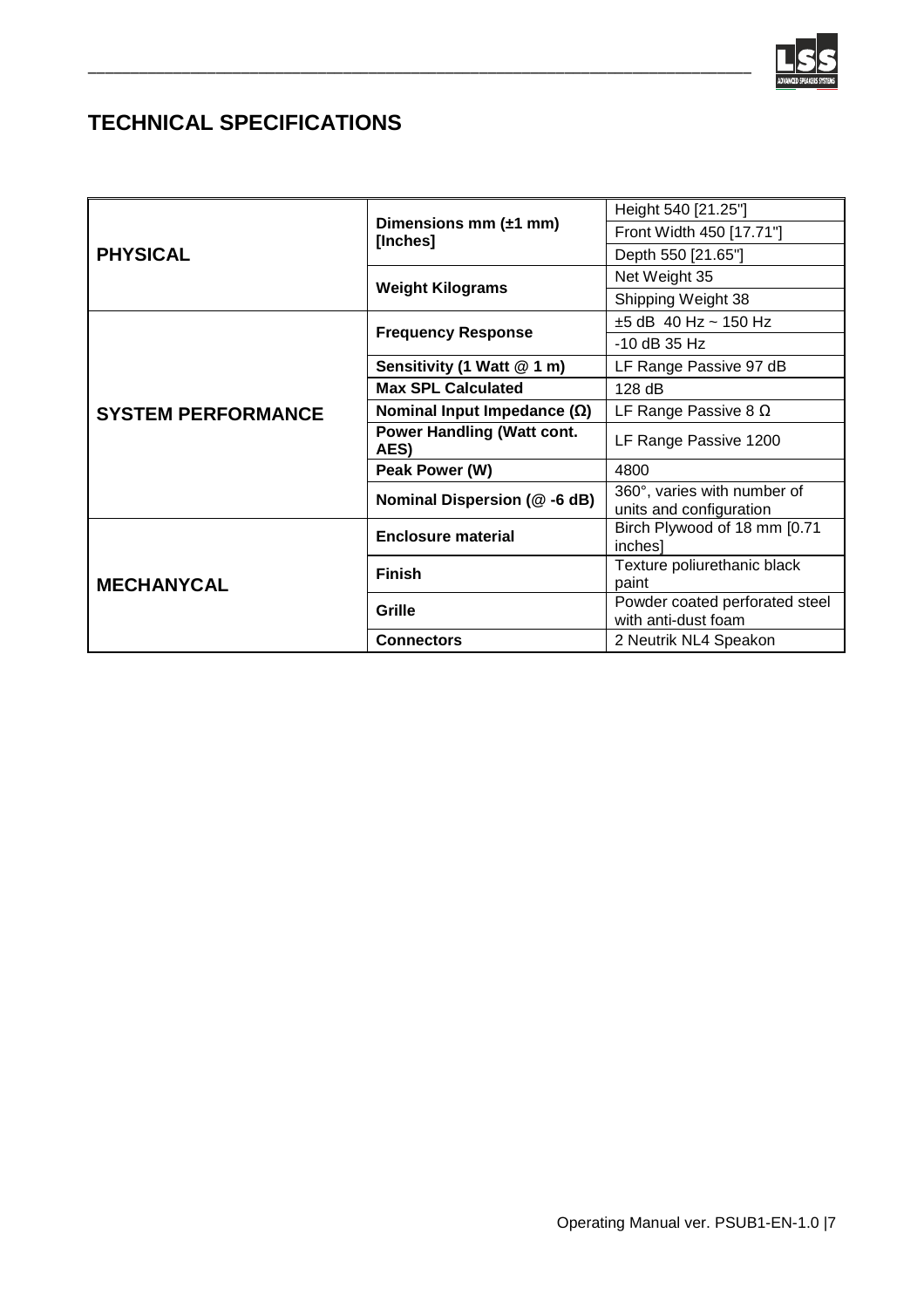## **INSTALLATION AND WIRING**

PSUB1 must be installed on the floor.



It is possible to install more PSUB1 in stack configuration making fit Top Sub's feet in bottom sub's recesses

On the top and side of PSUB1 there is a plate for fixation of a pole, it can be used to install another speaker.





Choose a safe mounting location, so as to prevent the cables can be stepped on or create tripping hazards.

 Before making connections between mixer and speakers, make sure the mixer volume is turned down.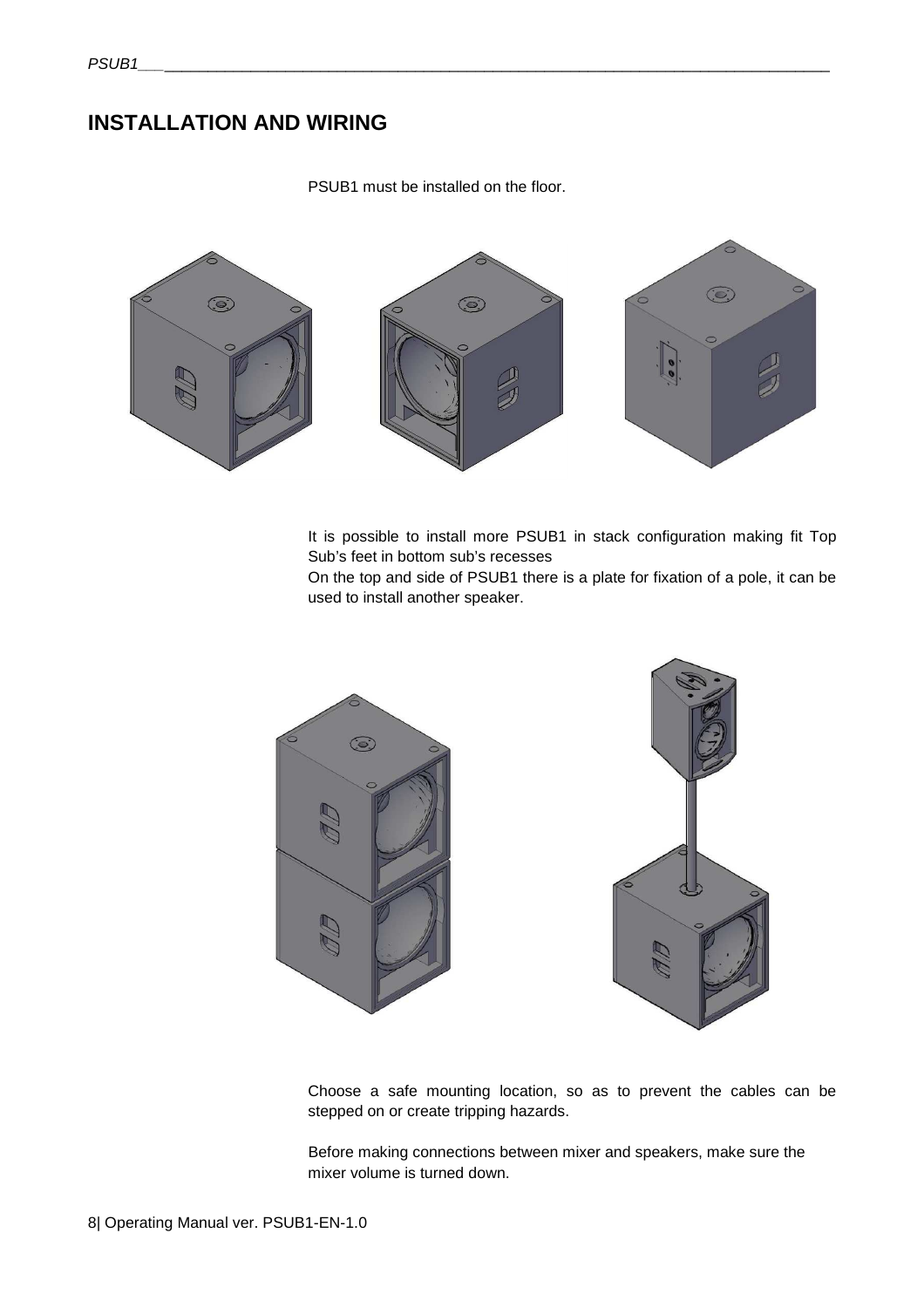

In the connection panel there are two Speakon NL4 connectors referred as 'IN' and 'OUT'.

IN is the input connector and must be connected to the amplifier, 'OUT' is a LINK OUT and can be connected to other systems.

Recommended configuration using multiple speakers is represented below:



You can now use the system

\_\_\_\_\_\_\_\_\_\_\_\_\_\_\_\_\_\_\_\_\_\_\_\_\_\_\_\_\_\_\_\_\_\_\_\_\_\_\_\_\_\_\_\_\_\_\_\_\_\_\_\_\_\_\_\_\_\_\_\_\_\_\_\_\_\_\_\_\_\_\_\_\_\_\_\_\_\_





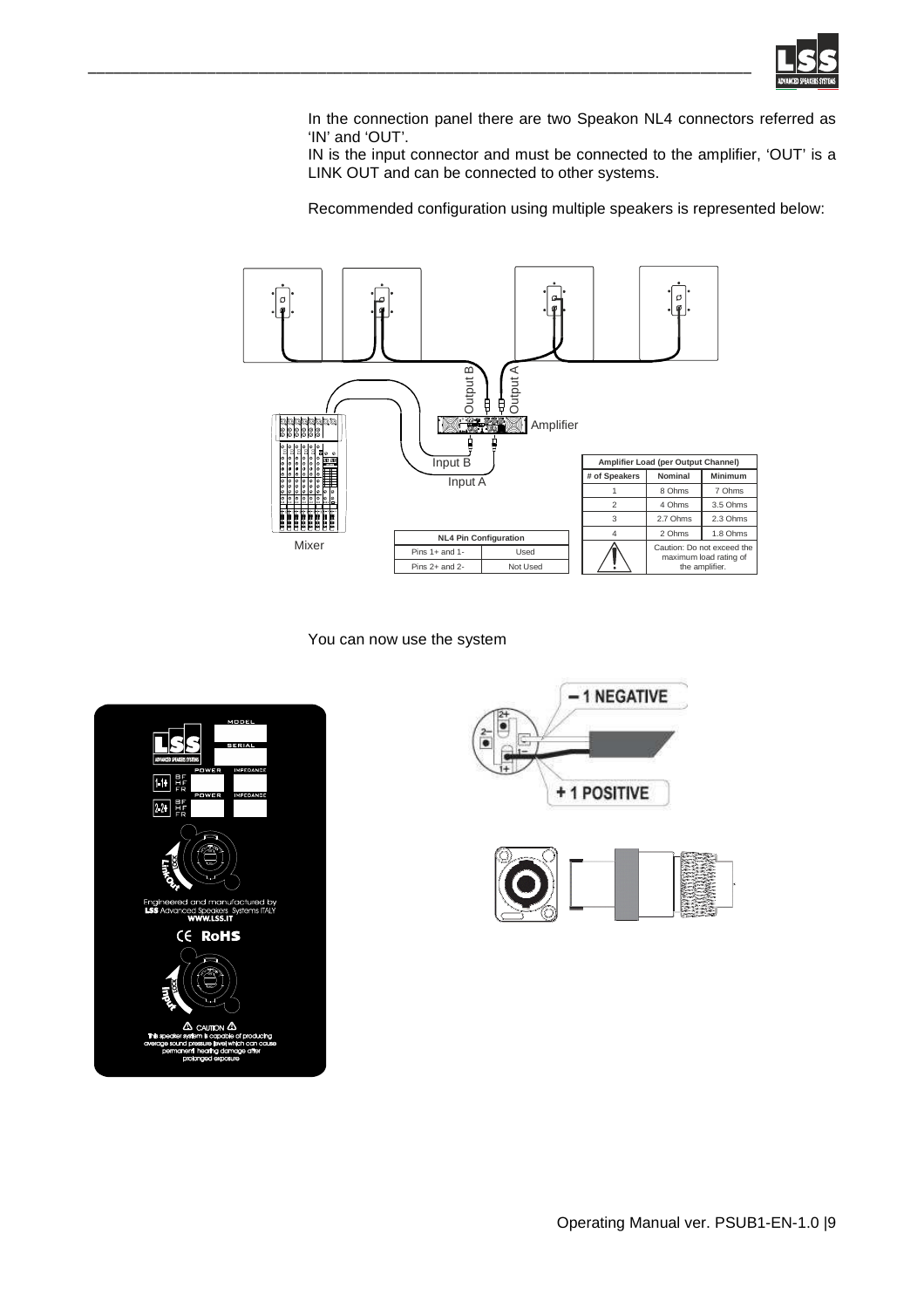## **WEEE DIRECTIVE**

#### **WEEE Directive**

#### **Warning!**

The product is marked with this symbol which indicates not to discard electrical and electronic equipment via the normal procedure for disposal of household waste. For these products there is a diverse collection system in accordance with legislation that requires proper treatment, recovery and recycling of used products. For more information please contact the appropriate local authority.

The black bar underneath indicates that the product was placed on the market after 13 August 2005.

#### **INFORMATION FOR PROPER DISPOSAL**

#### **For home users**

#### **In the European Union**

Warning: To dispose of this equipment, do not use the ordinary dust bin!

The electrical and electronic equipment must be treated separately and in accordance with legislation that requires proper treatment, recovery and recycling of used products. Following the implementation by member states, private households within the EU can give free electrical and electronic equipment to designated collection facilities \*.

In some countries (\*), your local retailer may withdraw the old product for free if you purchase a new one of similar type.

\* For more information please contact the appropriate local authority.

**In countries outside the EU**: please contact your local authorities and ask for the correct method of disposal.

**In Switzerland**: Used electrical or electronic equipment can be returned free of charge to the dealer, even if you do not purchase a new product.

Further collection facilities are listed on the homepage or www.swico.ch. www.sens.ch.

#### **For professional users**

#### **In the European Union**

Warning: If the product is used for business purposes, the following steps to delete it:

contact your LSS dealer for information about the product recall.

Might be charged for the costs of collection and recycling. Small products (and amounts) might be taken back by your local collection facilities.

**In Spain:** contact the established collection system or the local authority for collection of used products.

**In countries outside the EU**: please contact your local authorities and ask for the correct method of disposal.

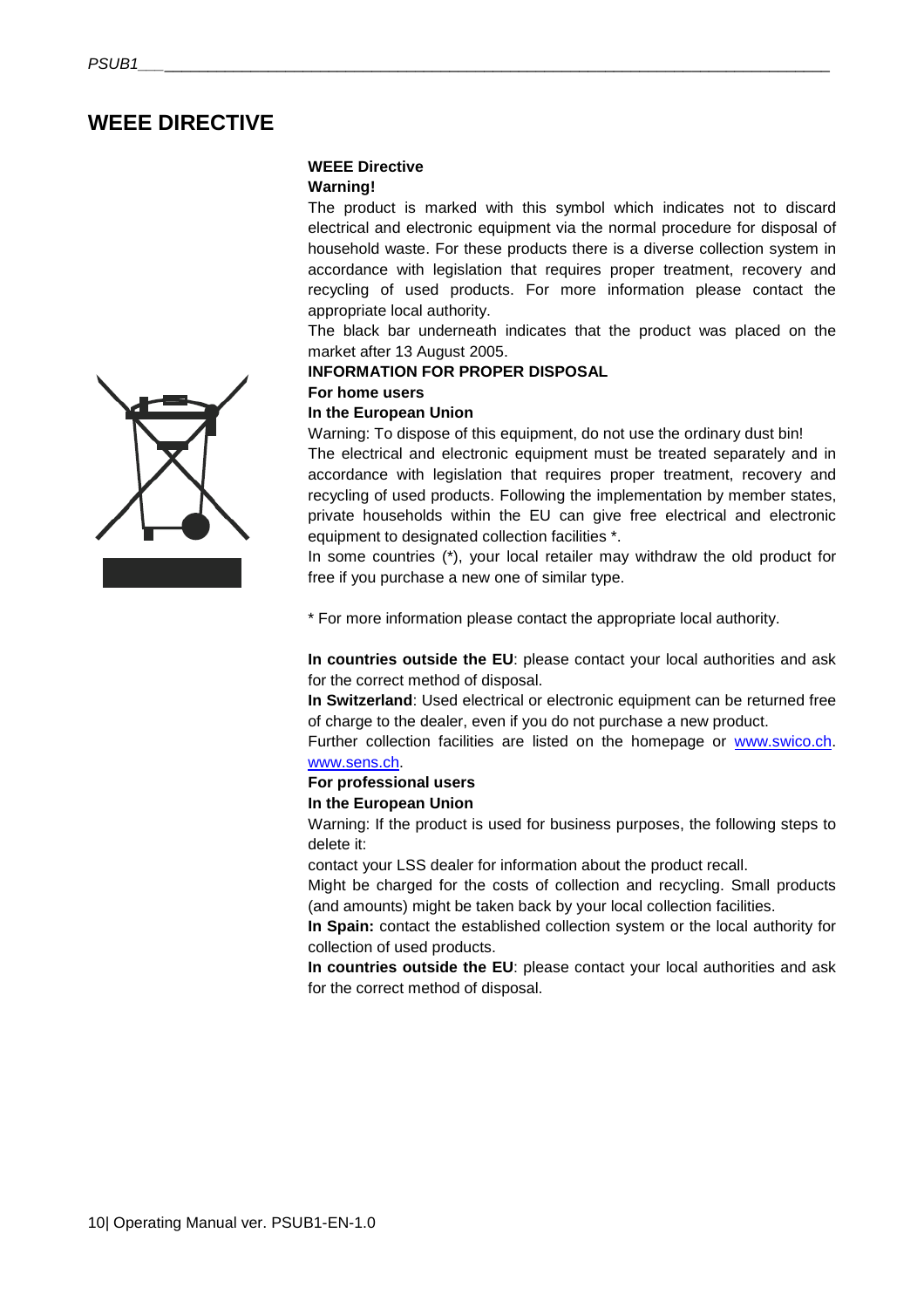

## **TROUBLESHOOTING**

| Problem                                                                                             | Possible cause (s)                                    | <b>Action</b>                                                                                                                                                                                                                                                                                                                                                                                                                                                                                                                                                                                                                                  |  |
|-----------------------------------------------------------------------------------------------------|-------------------------------------------------------|------------------------------------------------------------------------------------------------------------------------------------------------------------------------------------------------------------------------------------------------------------------------------------------------------------------------------------------------------------------------------------------------------------------------------------------------------------------------------------------------------------------------------------------------------------------------------------------------------------------------------------------------|--|
| 1. No Sound                                                                                         | Amplifier                                             | Connect a known working test speaker to the amplifier outputs. If<br>there is no sound, check that all the electronics are on, the signal<br>routing is correct, the source is active, the volume is turned up,<br>and so on. Correct/repair/replace as necessary. If there is sound,<br>the problem is in the wiring.                                                                                                                                                                                                                                                                                                                         |  |
|                                                                                                     | Wiring                                                | Verify that you have connected the correct wire pairs to the<br>amplifier. Play something at low level through the amplifier (for<br>example, from a CD player or tuner). Connect the test speaker in<br>parallel with the malfunctioning line. If the sound level has gone<br>or is very weak, the line has a short in it (possibly a severe<br>scrape, pinch, or staple puncture). If the sound level is normal,<br>the wire is open (possibly a cut wire or a missed connection).<br>Using the test speaker, move down the line and test each<br>connection/junction until you find the problem and correct it.<br>Observe proper polarity. |  |
| 2. Poor Low<br>Frequency<br>Response                                                                | Speakers wired out-<br>of-polarity                    | When two speakers are connected out of polarity, the low<br>frequencies will cancel each other acoustically. Carefully observe<br>the wire markings or tracers on your speaker wires. Verify that<br>the amplifier $(+)$ terminal is connected to pin 1+ of the NL4<br>connector and the amplifier (-) terminal is connected to pin 1- of<br>the NL4 connector.                                                                                                                                                                                                                                                                                |  |
| 3. Intermittent<br>output such as<br>crackling or<br>distortion                                     | <b>Faulty Connection</b>                              | Check all connections at amplifier and speakers to ensure they<br>are all clean and tight. If the problem persists, it may be in the<br>amplifier or wiring. See Problem 1 above.                                                                                                                                                                                                                                                                                                                                                                                                                                                              |  |
| 4. Constant<br>noise such as<br>buzzing,<br>hissing,<br>humming                                     | Defective amplifier or<br>other electronic<br>Devices | If the noise is present but no program material is playing, the<br>likely cause is the signal chain in the electronics. Evaluate each<br>component as necessary to isolate the problem.                                                                                                                                                                                                                                                                                                                                                                                                                                                        |  |
|                                                                                                     | Poor system<br>grounding or ground<br>loop            | Check and correct the system grounding, as required.                                                                                                                                                                                                                                                                                                                                                                                                                                                                                                                                                                                           |  |
| If these suggestions do not solve your problem, contact your nearest LSS dealer or LSS distributor. |                                                       |                                                                                                                                                                                                                                                                                                                                                                                                                                                                                                                                                                                                                                                |  |

\_\_\_\_\_\_\_\_\_\_\_\_\_\_\_\_\_\_\_\_\_\_\_\_\_\_\_\_\_\_\_\_\_\_\_\_\_\_\_\_\_\_\_\_\_\_\_\_\_\_\_\_\_\_\_\_\_\_\_\_\_\_\_\_\_\_\_\_\_\_\_\_\_\_\_\_\_\_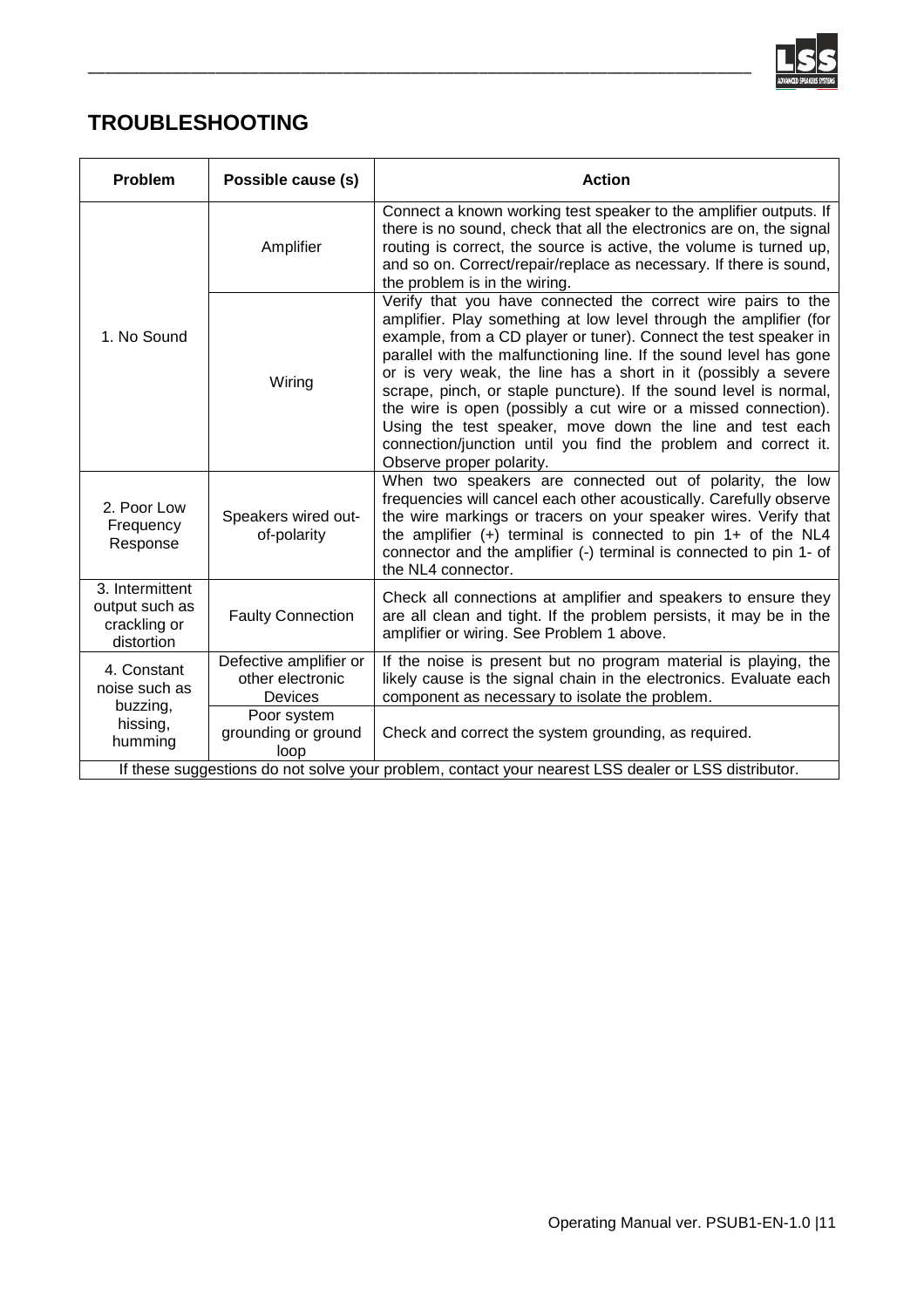## **DIMENSIONS**

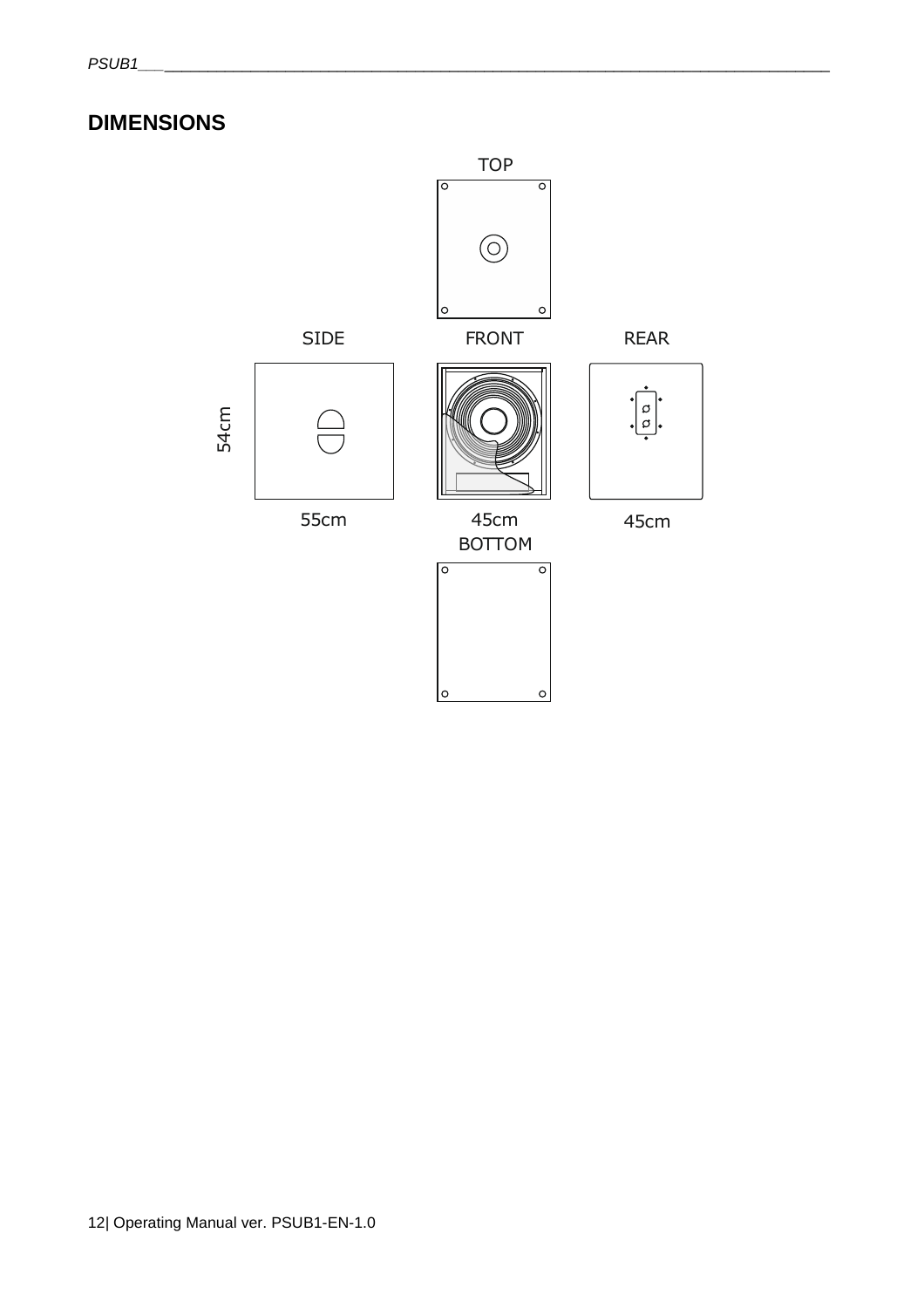

## **NOTES**